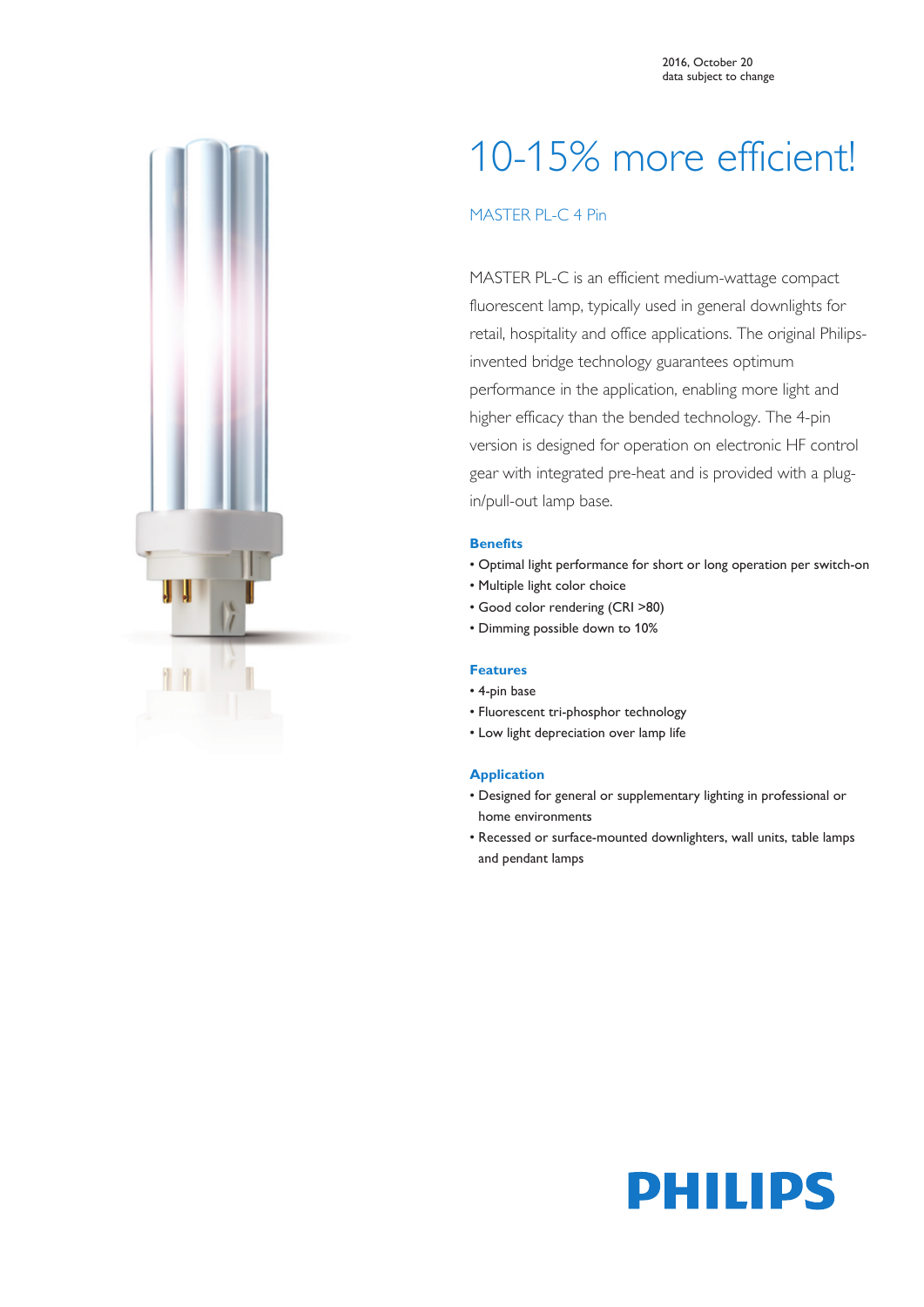## MASTER PL-C 4 Pin 2

#### **Warnings and Safety**

- Lamp light technical and electrical characteristics are influenced by operating conditions, i.e. lamp ambient temperature and operating position as well as applied HF control gear
- Shorter lamp life when often switching and not well pre-heated electrodes

10W, G24q-1, 4P

#### Related products





#### Dimensional drawing





• A lamp breaking is extremely unlikely to have any impact on your health. If a lamp breaks, ventilate the room for 30 minutes and remove the parts, preferably with gloves. Put them in a sealed plastic bag and take it to your local waste facilities for recycling. Do not use a vacuum cleaner.





#### PL-C 13W/830/4P

| Product                                                                       | $D$ $D1$ $A$ $B$ |  |  |
|-------------------------------------------------------------------------------|------------------|--|--|
| MASTER PL-C 13VV/830/4P 1CT/5X10BOX 27.1 mm 27.1 mm 97.5 mm 117.0 mm 131.9 mm |                  |  |  |
| MASTER PL-C 13W/830/4P 1CT/5X10CC 27.1 mm 27.1 mm 97.5 mm 117.0 mm 131.9 mm   |                  |  |  |
| MASTER PL-C 13W/830/4P 1CT/5X10CC 27.1 mm 27.1 mm 97.5 mm 117.0 mm 131.9 mm   |                  |  |  |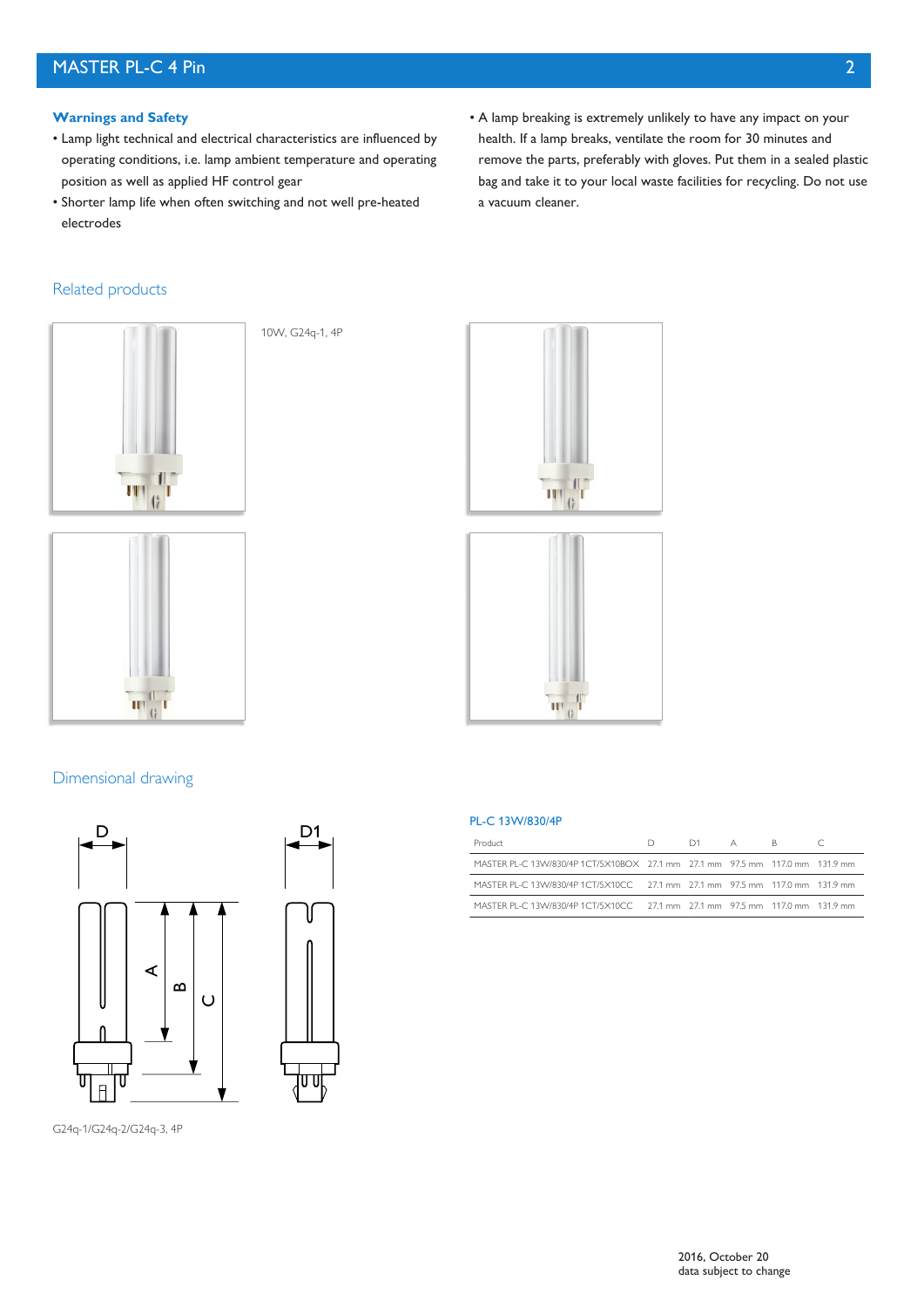### **General Information**

|              |        | order code Cap-Base Life To 50% Failures<br><b>Preheat (Nom)</b> | LSF Preheat 2000 h<br><b>Rated</b> | LSF Preheat 4000 h<br>Rated | LSF Preheat 6000 h<br><b>Rated</b> | LSF Preheat 8000 h<br><b>Rated</b> |
|--------------|--------|------------------------------------------------------------------|------------------------------------|-----------------------------|------------------------------------|------------------------------------|
| 927907082740 | G24Q-1 | 13000                                                            | 99                                 | 98                          | 97                                 | 90                                 |
| 927907083040 | G24Q-1 | 13000                                                            | 99                                 | 98                          | 97                                 | 90                                 |
| 927907084005 | G24Q-1 | 13000                                                            | 99                                 | 98                          | 97                                 | 90                                 |
| 927907084040 | G24Q-1 | 13000                                                            | 99                                 | 98                          | 97                                 | 90                                 |
| 927907086505 | G24Q-1 | 13000                                                            | 99                                 | 98                          | 97                                 | 90                                 |
| 927907182701 | G24Q-1 | 13000                                                            | 99                                 | 98                          | 97                                 | 90                                 |
| 927907182705 | G24Q-1 | 13000                                                            | 99                                 | 98                          | 97                                 | 90                                 |
| 927907182740 | G24Q-1 | 13000                                                            | 99                                 | 98                          | 97                                 | 90                                 |
| 927907183001 | G24Q-1 | 13000                                                            | 99                                 | 98                          | 97                                 | 90                                 |
| 927907183005 | G24Q-1 | 13000                                                            | 99                                 | 98                          | 97                                 | 90                                 |
| 927907183040 | G24Q-1 | 13000                                                            | 99                                 | 98                          | 97                                 | 90                                 |
| 927907184002 | G24Q-1 | 13000                                                            | 99                                 | 98                          | 97                                 | 90                                 |
| 927907184005 | G24Q-1 | 13000                                                            | 99                                 | 98                          | 97                                 | 90                                 |
| 927907184040 | G24Q-1 | 13000                                                            | 99                                 | 98                          | 97                                 | 90                                 |
| 927907186501 | G24Q-1 | 13000                                                            | 99                                 | 98                          | 97                                 | 90                                 |
| 927907186505 | G24Q-1 | 13000                                                            | 99                                 | 98                          | 97                                 | 90                                 |
| 927907282701 | G24Q-2 | 13000                                                            | 99                                 | 98                          | 97                                 | 90                                 |
| 927907282703 | G24Q-2 | 13000                                                            | 99                                 | 98                          | 97                                 | 90                                 |
| 927907282705 | G24Q-2 | 13000                                                            | 99                                 | 98                          | 97                                 | 90                                 |
| 927907282740 | G24Q-2 | 13000                                                            | 99                                 | 98                          | 97                                 | 90                                 |
| 927907283001 | G24Q-2 | 13000                                                            | 99                                 | 98                          | 97                                 | 90                                 |
| 927907283005 | G24Q-2 | 13000                                                            | 99                                 | 98                          | 97                                 | 90                                 |
| 927907283040 | G24Q-2 | 13000                                                            | 99                                 | 98                          | 97                                 | 90                                 |
| 927907284001 | G24Q-2 | 13000                                                            | 99                                 | 98                          | 97                                 | 90                                 |
| 927907284003 | G24Q-2 | 13000                                                            | 99                                 | 98                          | 97                                 | 90                                 |
| 927907284005 | G24Q-2 | 13000                                                            | 99                                 | 98                          | 97                                 | 90                                 |
| 927907284040 | G24Q-2 | 13000                                                            | 99                                 | 98                          | 97                                 | 90                                 |
| 927907286501 | G24Q-2 | 13000                                                            | 99                                 | 98                          | 97                                 | 90                                 |
| 927907286505 | G24Q-2 | 13000                                                            | 99                                 | 98                          | 97                                 | 90                                 |
| 927907382701 | G24Q-3 | 13000                                                            | 99                                 | 98                          | 97                                 | 90                                 |
| 927907382703 | G24Q-3 | 13000                                                            | 99                                 | 98                          | 97                                 | 90                                 |
| 927907382740 | G24Q-3 | 13000                                                            | 99                                 | 98                          | 97                                 | 90                                 |
| 927907383001 | G24Q-3 | 13000                                                            | 99                                 | 98                          | 97                                 | 90                                 |
| 927907383003 | G24Q-3 | 13000                                                            | 99                                 | 98                          | 97                                 | 90                                 |
| 927907383005 | G24Q-3 | 13000                                                            | 99                                 | 98                          | 97                                 | 90                                 |
| 927907383040 | G24Q-3 | 13000                                                            | 99                                 | 98                          | 97                                 | 90                                 |
| 927907384002 | G24Q-3 | 13000                                                            | 99                                 | 98                          | 97                                 | 90                                 |
| 927907384004 | G24Q-3 | 13000                                                            | 99                                 | 98                          | 97                                 | 90                                 |
| 927907384005 | G24Q-3 | 13000                                                            | 99                                 | 98                          | 97                                 | 90                                 |
| 927907384040 | G24Q-3 | 13000                                                            | 99                                 | 98                          | 97                                 | 90                                 |
| 927907386501 | G24Q-3 | 13000                                                            | 99                                 | 98                          | 97                                 | 90                                 |
| 927907386505 | G24Q-3 | 13000                                                            | 99                                 | 98                          | 97                                 | 90                                 |
| 927907386566 | G24Q-3 | 13000                                                            | 99                                 | 98                          | 97                                 | 90                                 |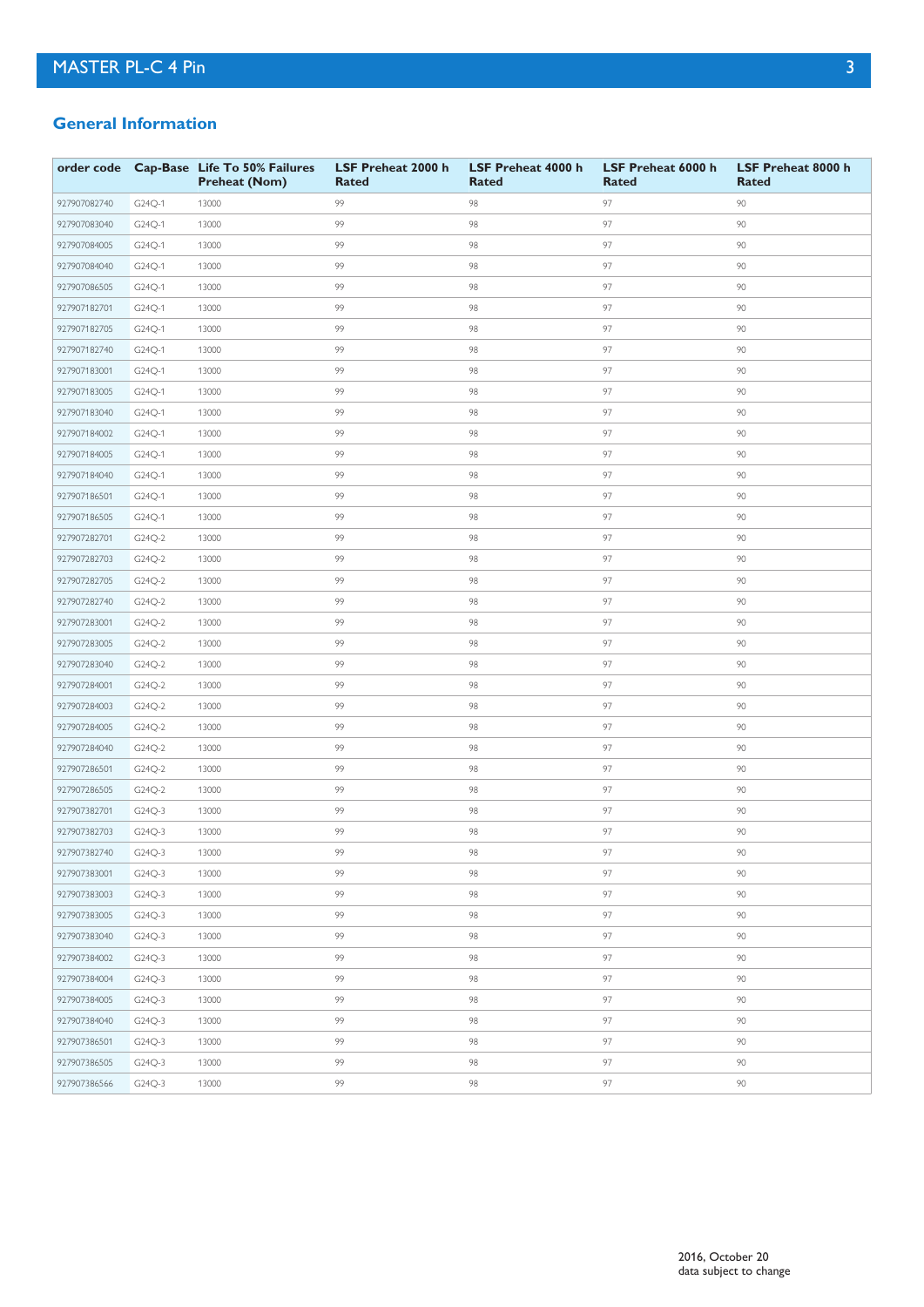# **Light Technical (1/2)**

| order code   | Chroma-<br>ticity Coor-<br>dinate X<br>(Nom) | Chroma-<br>ticity Coor-<br>dinate Y<br>(Nom) | Color<br>Code | <b>Color Designa-</b><br>tion | <b>Correlated</b><br>Color<br>Tempera-<br>ture (Nom) | Color<br><b>Rendering</b><br>Index (Nom) | <b>LLMF</b><br>12000 h<br>Rated | <b>LLMF</b><br>2000h<br><b>Rated</b> | <b>LLMF</b><br>4000 h<br>Rated | <b>LLMF</b><br>6000h<br>Rated |
|--------------|----------------------------------------------|----------------------------------------------|---------------|-------------------------------|------------------------------------------------------|------------------------------------------|---------------------------------|--------------------------------------|--------------------------------|-------------------------------|
| 927907082740 | 463                                          | 420                                          | 827           | Incandescent White            | 2700                                                 | 82                                       | ÷,                              | 92                                   | 87                             | 83                            |
| 927907083040 | 440                                          | 403                                          | 830           | Warm White (WW)               | 3000                                                 | 82                                       | $\overline{\phantom{a}}$        | 92                                   | 87                             | 83                            |
| 927907084005 | 380                                          | 380                                          | 840           | Cool White (CW)               | 4100                                                 | 82                                       |                                 | 92                                   | 87                             | 83                            |
| 927907084040 | 380                                          | 380                                          | 840           | Cool White (CW)               | 4100                                                 | 82                                       |                                 | 92                                   | 87                             | 83                            |
| 927907086505 | 313                                          | 337                                          | 865           | Cool Daylight                 | 6500                                                 | 80                                       | ÷,                              | 90                                   | 85                             | 81                            |
| 927907182701 | 463                                          | 420                                          | 827           | Incandescent White            | 2700                                                 | 82                                       | $\overline{\phantom{a}}$        | 92                                   | 87                             | 83                            |
| 927907182705 | 463                                          | 420                                          | 827           | Incandescent White            | 2700                                                 | 82                                       | ×,                              | 92                                   | 87                             | 83                            |
| 927907182740 | 463                                          | 420                                          | 827           | Incandescent White            | 2700                                                 | 82                                       | $\overline{\phantom{a}}$        | 92                                   | 87                             | 83                            |
| 927907183001 | 440                                          | 403                                          | 830           | Warm White (WW)               | 3000                                                 | 82                                       | ×,                              | 92                                   | 87                             | 83                            |
| 927907183005 | 440                                          | 403                                          | 830           | Warm White (WW)               | 3000                                                 | 82                                       | $\overline{\phantom{a}}$        | 92                                   | 87                             | 83                            |
| 927907183040 | 440                                          | 403                                          | 830           | Warm White (WW)               | 3000                                                 | 82                                       |                                 | 92                                   | 87                             | 83                            |
| 927907184002 | 380                                          | 380                                          | 840           | Cool White (CW)               | 4100                                                 | 82                                       |                                 | 92                                   | 87                             | 83                            |
| 927907184005 | 380                                          | 380                                          | 840           | Cool White (CW)               | 4100                                                 | 82                                       | ×,                              | 92                                   | 87                             | 83                            |
| 927907184040 | 380                                          | 380                                          | 840           | Cool White (CW)               | 4100                                                 | 82                                       | $\overline{\phantom{a}}$        | 92                                   | 87                             | 83                            |
| 927907186501 | 313                                          | 337                                          | 865           | Cool Daylight                 | 6500                                                 | 80                                       | ×,                              | 90                                   | 85                             | 81                            |
| 927907186505 | 313                                          | 337                                          | 865           | Cool Daylight                 | 6500                                                 | 80                                       | $\overline{\phantom{a}}$        | 90                                   | 85                             | 81                            |
| 927907282701 | 463                                          | 420                                          | 827           | Incandescent White            | 2700                                                 | 82                                       | ×,                              | 92                                   | 87                             | 83                            |
| 927907282703 | 463                                          | 420                                          | 827           | Incandescent White            | 2700                                                 | 82                                       | $\overline{\phantom{a}}$        | 92                                   | 87                             | 83                            |
| 927907282705 | 463                                          | 420                                          | 827           | Incandescent White            | 2700                                                 | 82                                       |                                 | 92                                   | 87                             | 83                            |
| 927907282740 | 463                                          | 420                                          | 827           | Incandescent White            | 2700                                                 | 82                                       | ×.                              | 92                                   | 87                             | 83                            |
| 927907283001 | 440                                          | 403                                          | 830           | Warm White (WW)               | 3000                                                 | 82                                       | 81                              | 92                                   | 87                             | 83                            |
| 927907283005 | 440                                          | 403                                          | 830           | Warm White (WW)               | 3000                                                 | 82                                       | 81                              | 92                                   | 87                             | 83                            |
| 927907283040 | 440                                          | 403                                          | 830           | Warm White (WW)               | 3000                                                 | 82                                       | 81                              | 92                                   | 87                             | 83                            |
| 927907284001 | 380                                          | 380                                          | 840           | Cool White (CW)               | 4100                                                 | 82                                       | $\sim$                          | 92                                   | 87                             | 83                            |
| 927907284003 | 380                                          | 380                                          | 840           | Cool White (CW)               | 4100                                                 | 82                                       | $\overline{\phantom{a}}$        | 92                                   | 87                             | 83                            |
| 927907284005 | 380                                          | 380                                          | 840           | Cool White (CW)               | 4100                                                 | 82                                       | $\sim$                          | 92                                   | 87                             | 83                            |
| 927907284040 | 380                                          | 380                                          | 840           | Cool White (CW)               | 4100                                                 | 82                                       |                                 | 92                                   | 87                             | 83                            |
| 927907286501 | 313                                          | 337                                          | 865           | Cool Daylight                 | 6500                                                 | 80                                       |                                 | 90                                   | 85                             | 81                            |
| 927907286505 | 313                                          | 337                                          | 865           | Cool Daylight                 | 6500                                                 | 80                                       |                                 | 90                                   | 85                             | 81                            |
| 927907382701 | 463                                          | 420                                          | 827           | Incandescent White            | 2700                                                 | 82                                       | ×.                              | 92                                   | 87                             | 83                            |
| 927907382703 | 463                                          | 420                                          | 827           | Incandescent White            | 2700                                                 | 82                                       |                                 | 92                                   | 87                             | 83                            |
| 927907382740 | 463                                          | 420                                          | 827           | Incandescent White            | 2700                                                 | 82                                       | ×.                              | 92                                   | 87                             | 83                            |
| 927907383001 | 440                                          | 403                                          | 830           | Warm White (WW)               | 3000                                                 | 82                                       | $\overline{\phantom{a}}$        | 92                                   | 87                             | 83                            |
| 927907383003 | 440                                          | 403                                          | 830           | Warm White (WW)               | 3000                                                 | 82                                       | $\overline{\phantom{a}}$        | 92                                   | 87                             | 83                            |
| 927907383005 | 440                                          | 403                                          | 830           | Warm White (WW)               | 3000                                                 | 82                                       | $\overline{\phantom{a}}$        | 92                                   | 87                             | 83                            |
| 927907383040 | 440                                          | 403                                          | 830           | Warm White (WW)               | 3000                                                 | 82                                       | $\sim$                          | 92                                   | 87                             | 83                            |
| 927907384002 | 380                                          | 380                                          | 840           | Cool White (CW)               | 4100                                                 | 82                                       | $\bar{\phantom{a}}$             | 92                                   | 87                             | 83                            |
| 927907384004 | 380                                          | 380                                          | 840           | Cool White (CW)               | 4100                                                 | 82                                       | $\overline{\phantom{a}}$        | 92                                   | 87                             | 83                            |
| 927907384005 | 380                                          | 380                                          | 840           | Cool White (CW)               | 4100                                                 | 82                                       | $\bar{\phantom{a}}$             | 92                                   | 87                             | 83                            |
| 927907384040 | 380                                          | 380                                          | 840           | Cool White (CW)               | 4100                                                 | 82                                       | $\overline{\phantom{a}}$        | 92                                   | 87                             | 83                            |
| 927907386501 | 313                                          | 337                                          | 865           | Cool Daylight                 | 6500                                                 | 80                                       | $\bar{\phantom{a}}$             | 90                                   | 85                             | 81                            |
| 927907386505 | 313                                          | 337                                          | 865           | Cool Daylight                 | 6500                                                 | 80                                       | $\overline{\phantom{a}}$        | 90                                   | 85                             | 81                            |
| 927907386566 | 313                                          | 337                                          | 865           | Cool Daylight                 | 6500                                                 | 80                                       | $\bar{\phantom{a}}$             | 90                                   | 85                             | 81                            |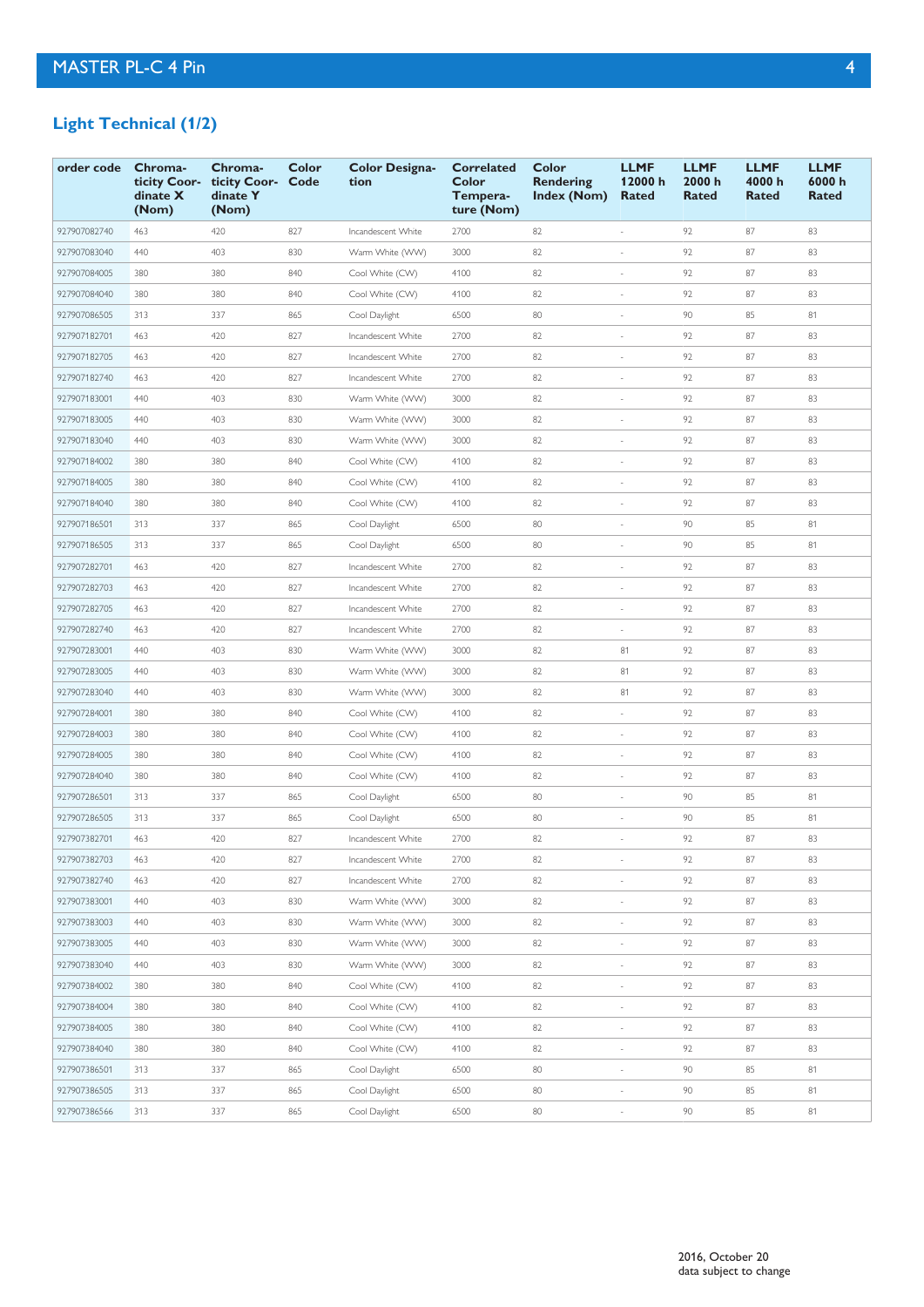# **Light Technical (2/2)**

| order code   | <b>LLMF 8000</b><br>h Rated | <b>Luminous</b><br><b>Efficacy</b><br>(rated)<br>(Nom) | <b>Luminous</b><br>Flux (Nom) | <b>Luminous</b><br><b>Flux (Rated)</b><br>(Nom) |
|--------------|-----------------------------|--------------------------------------------------------|-------------------------------|-------------------------------------------------|
| 927907082740 | 81                          | 60                                                     | 600                           | 600                                             |
| 927907083040 | 81                          | 60                                                     | 600                           | 600                                             |
| 927907084005 | 81                          | 60                                                     | 600                           | 600                                             |
| 927907084040 | 81                          | 60                                                     | 600                           | 600                                             |
| 927907086505 | 77                          | 56                                                     | 560                           | 560                                             |
| 927907182701 | 81                          | 69                                                     | 925                           | 925                                             |
| 927907182705 | 81                          | 69                                                     | 925                           | 925                                             |
| 927907182740 | 81                          | 69                                                     | 925                           | 925                                             |
| 927907183001 | 81                          | 72                                                     | 900                           | 900                                             |
| 927907183005 | 81                          | 72                                                     | 900                           | 900                                             |
| 927907183040 | 81                          | 72                                                     | 900                           | 900                                             |
| 927907184002 | 81                          | 69                                                     | 925                           | 925                                             |
| 927907184005 | 81                          | 69                                                     | 925                           | 925                                             |
| 927907184040 | 81                          | 69                                                     | 925                           | 925                                             |
| 927907186501 | 77                          | 63                                                     | 845                           | 845                                             |
| 927907186505 | 77                          | 63                                                     | 845                           | 845                                             |
| 927907282701 | 81                          | 67                                                     | 1200                          | 1200                                            |
| 927907282703 | 81                          | 67                                                     | 1200                          | 1200                                            |
| 927907282705 | 81                          | 67                                                     | 1200                          | 1200                                            |
| 927907282740 | 81                          | 67                                                     | 1200                          | 1200                                            |
| 927907283001 | 81                          | 67                                                     | 1200                          | 1200                                            |
| 927907283005 | 81                          | 67                                                     | 1200                          | 1200                                            |
| 927907283040 | 81                          | 67                                                     | 1200                          | 1200                                            |
| 927907284001 | 81                          | 67                                                     | 1200                          | 1200                                            |
| 927907284003 | 81                          | 67                                                     | 1200                          | 1200                                            |
| 927907284005 | 81                          | 67                                                     | 1200                          | 1200                                            |
| 927907284040 | 81                          | 67                                                     | 1200                          | 1200                                            |
| 927907286501 | 77                          | 62.3                                                   | 1120                          | 1120                                            |
| 927907286505 | 77                          | 62.3                                                   | 1120                          | 1120                                            |
| 927907382701 | 81                          | 67                                                     | 1800                          | 1800                                            |
| 927907382703 | 81                          | 67                                                     | 1800                          | 1800                                            |
| 927907382740 | 81                          | 67                                                     | 1800                          | 1800                                            |
| 927907383001 | 81                          | 67                                                     | 1800                          | 1800                                            |
| 927907383003 | 81                          | 67                                                     | 1800                          | 1800                                            |
| 927907383005 | 81                          | 67                                                     | 1800                          | 1800                                            |
| 927907383040 | 81                          | 67                                                     | 1800                          | 1800                                            |
| 927907384002 | 81                          | 67                                                     | 1800                          | 1800                                            |
| 927907384004 | 81                          | 67                                                     | 1800                          | 1800                                            |
| 927907384005 | 81                          | 67                                                     | 1800                          | 1800                                            |
| 927907384040 | 81                          | 67                                                     | 1800                          | 1800                                            |
| 927907386501 | 77                          | 66                                                     | 1740                          | 1740                                            |
| 927907386505 | 77                          | 66                                                     | 1740                          | 1740                                            |
| 927907386566 | 77                          | 66                                                     | 1740                          | 1740                                            |

# **Operating and Electrical**

| order code   | <b>Lamp Current (Nom)</b> | Power (Rated) (Nom) |
|--------------|---------------------------|---------------------|
| 927907082740 | 0.190                     | 10.0                |
| 927907083040 | 0.190                     | 10.0                |
| 927907084005 | 0.190                     | 10.0                |
| 927907084040 | 0.190                     | 10.0                |
| 927907086505 | 0.190                     | 9.5                 |
| 927907182701 | 0.170                     | 13.0                |
| 927907182705 | 0.170                     | 13.0                |
| 927907182740 | 0.170                     | 13.0                |
| 927907183001 | 0.170                     | 13.0                |
| 927907183005 | 0.170                     | 13.0                |
| 927907183040 | 0.170                     | 13.0                |
| 927907184002 | 0.170                     | 13.0                |
| 927907184005 | 0.170                     | 13.0                |
| 927907184040 | 0.170                     | 13.0                |
| 927907186501 | 0.170                     | 13.0                |
| 927907186505 | 0.170                     | 13.0                |
| 927907282701 | 0.230                     | 16.5                |
| 927907282703 | 0.230                     | 16.5                |
| 927907282705 | 0.230                     | 16.5                |
| 927907282740 | 0.230                     | 16.5                |
| 927907283001 | 0.230                     | 16.5                |
| 927907283005 | 0.230                     | 16.5                |
| 927907283040 | 0.230                     | 16.5                |
| 927907284001 | 0.230                     | 18.0                |
| 927907284003 | 0.230                     | 18.0                |
| 927907284005 | 0.230                     | 18.0                |
| 927907284040 | 0.230                     | 18.0                |
| 927907286501 | 0.230                     | 18.0                |
| 927907286505 | 0.230                     | 18.0                |
| 927907382701 | 0.335                     | 26.0                |
| 927907382703 | 0.335                     | 26.0                |
| 927907382740 | 0.335                     | 26.0                |
| 927907383001 | 0.335                     | 26.0                |
| 927907383003 | 0.335                     | 26.0                |
| 927907383005 | 0.335                     | 26.0                |
| 927907383040 | 0.335                     | 26.0                |
| 927907384002 | 0.335                     | 26.0                |
| 927907384004 | 0.335                     | 26.0                |
| 927907384005 | 0.335                     | 26.0                |
| 927907384040 | 0.335                     | 26.0                |
| 927907386501 | 0.335                     | 26.0                |
| 927907386505 | 0.335                     | 26.0                |
| 927907386566 | 0.335                     | 26.0                |

## **Temperature**

| order code   | <b>Design Temperature (Nom)</b> |
|--------------|---------------------------------|
| 927907082740 | 28                              |
| 927907083040 | 28                              |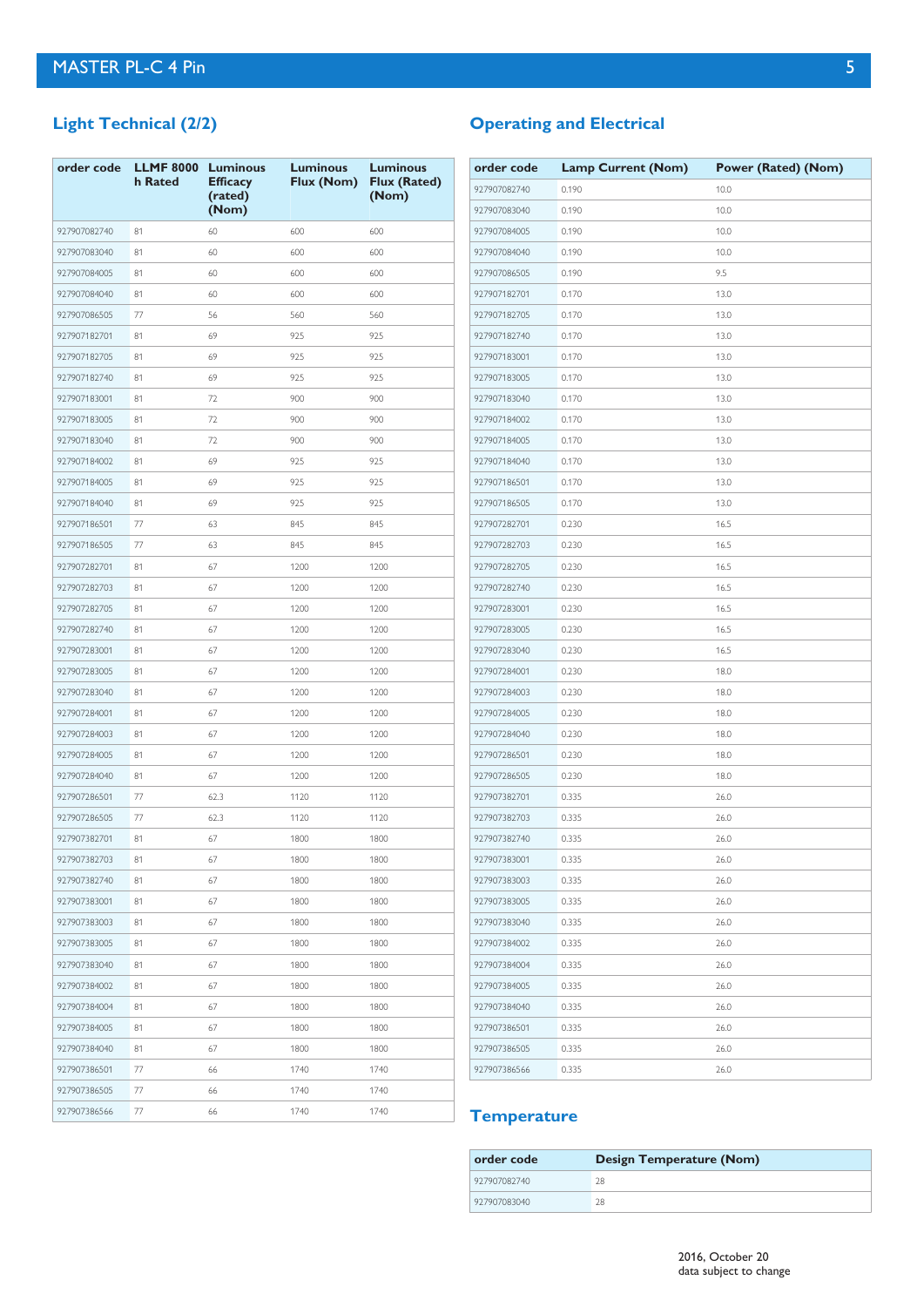| order code   | <b>Design Temperature (Nom)</b> | orde  |
|--------------|---------------------------------|-------|
| 927907084005 | 28                              |       |
| 927907084040 | 28                              | 92790 |
| 927907086505 | 28                              | 92790 |
| 927907182701 | 28                              | 92790 |
| 927907182705 | 28                              | 92790 |
| 927907182740 | 28                              | 92790 |
| 927907183001 | 28                              | 92790 |
| 927907183005 | 28                              | 92790 |
| 927907183040 | 28                              | 92790 |
| 927907184002 | 28                              | 92790 |
| 927907184005 | 28                              | 92790 |
| 927907184040 | 28                              | 92790 |
| 927907186501 | 28                              | 92790 |
| 927907186505 | 28                              | 92790 |
| 927907282701 | 28                              | 92790 |
| 927907282703 | 28                              | 92790 |
| 927907282705 | 28                              | 92790 |
| 927907282740 | 28                              | 92790 |
| 927907283001 | 28                              | 92790 |
| 927907283005 | 28                              | 92790 |
| 927907283040 | 28                              | 92790 |
| 927907284001 | 28                              | 92790 |
| 927907284003 | 28                              | 92790 |
| 927907284005 | 28                              | 92790 |
| 927907284040 | 28                              | 92790 |
| 927907286501 | 28                              | 92790 |
| 927907286505 | 28                              | 92790 |
| 927907382701 | 28                              | 92790 |
| 927907382703 | 28                              | 92790 |
| 927907382740 | 28                              | 92790 |
| 927907383001 | 28                              | 92790 |
| 927907383003 | 28                              | 92790 |
| 927907383005 | 28                              | 92790 |
| 927907383040 | 28                              | 92790 |
| 927907384002 | 28                              | 92790 |
| 927907384004 | 28                              | 92790 |
| 927907384005 | 28                              | 92790 |
| 927907384040 | 28                              | 92790 |
| 927907386501 | 28                              | 92790 |
| 927907386505 | 28                              | 92790 |
| 927907386566 | 28                              | 92790 |
|              |                                 |       |

## **Approval and Application**

| order code   | <b>Energy Consump-</b><br>tion kWh/1000 h | <b>Energy Effi-</b><br>ciency Label<br>(EEL) | Mercury (Hg)<br><b>Content (Nom)</b> |
|--------------|-------------------------------------------|----------------------------------------------|--------------------------------------|
| 927907082740 | 11                                        | Α                                            | 1.4                                  |
| 927907083040 | 11                                        | Α                                            | 1.4                                  |
| 927907084005 | 11                                        | Α                                            | 1.4                                  |
| 927907084040 | 11                                        | Α                                            | 1.4                                  |
| 927907086505 | 11                                        | В                                            | 1.4                                  |
| 927907182701 | 15                                        | Α                                            | 1.4                                  |
| 927907182705 | 15                                        | Α                                            | 1.4                                  |
| 927907182740 | 15                                        | Α                                            | 1.4                                  |
| 927907183001 | 15                                        | Α                                            | 1.4                                  |
| 927907183005 | 15                                        | Α                                            | 1.4                                  |
| 927907183040 | 15                                        | Α                                            | 1.4                                  |
| 927907184002 | 15                                        | Α                                            | 1.4                                  |
| 927907184005 | 15                                        | Α                                            | 1.4                                  |
| 927907184040 | 15                                        | Α                                            | 1.4                                  |
| 927907186501 | 15                                        | B                                            | 1.4                                  |
| 927907186505 | 15                                        | B                                            | 1.4                                  |
| 927907282701 | 20                                        | Α                                            | 1.4                                  |
| 927907282703 | 20                                        | Α                                            | 1.4                                  |
| 927907282705 | 20                                        | Α                                            | 1.4                                  |
| 927907282740 | 20                                        | Α                                            | 1.4                                  |
| 927907283001 | 20                                        | Α                                            | 1.4                                  |
| 927907283005 | 20                                        | Α                                            | 1.4                                  |
| 927907283040 | 20                                        | Α                                            | 1.4                                  |
| 927907284001 | 20                                        | Α                                            | 1.4                                  |
| 927907284003 | 20                                        | Α                                            | 1.4                                  |
| 927907284005 | 20                                        | Α                                            | 1.4                                  |
| 927907284040 | 20                                        | Α                                            | 1.4                                  |
| 927907286501 | 20                                        | B                                            | 1.4                                  |
| 927907286505 | 20                                        | В                                            | 1.4                                  |
| 927907382701 | 29                                        | А                                            | 1.4                                  |
| 927907382703 | 29                                        | Α                                            | 1.4                                  |
| 927907382740 | 29                                        | А                                            | 1.4                                  |
| 927907383001 | 29                                        | Α                                            | 1.4                                  |
| 927907383003 | 29                                        | Α                                            | 1.4                                  |
| 927907383005 | 29                                        | Α                                            | 1.4                                  |
| 927907383040 | 29                                        | Α                                            | 1.4                                  |
| 927907384002 | 29                                        | Α                                            | 1.4                                  |
| 927907384004 | 29                                        | Α                                            | 1.4                                  |
| 927907384005 | 29                                        | Α                                            | 1.4                                  |
| 927907384040 | 29                                        | Α                                            | 1.4                                  |
| 927907386501 | 29                                        | В                                            | 1.4                                  |
| 927907386505 | 29                                        | В                                            | 1.4                                  |
| 927907386566 | 29                                        | В                                            | 1.4                                  |